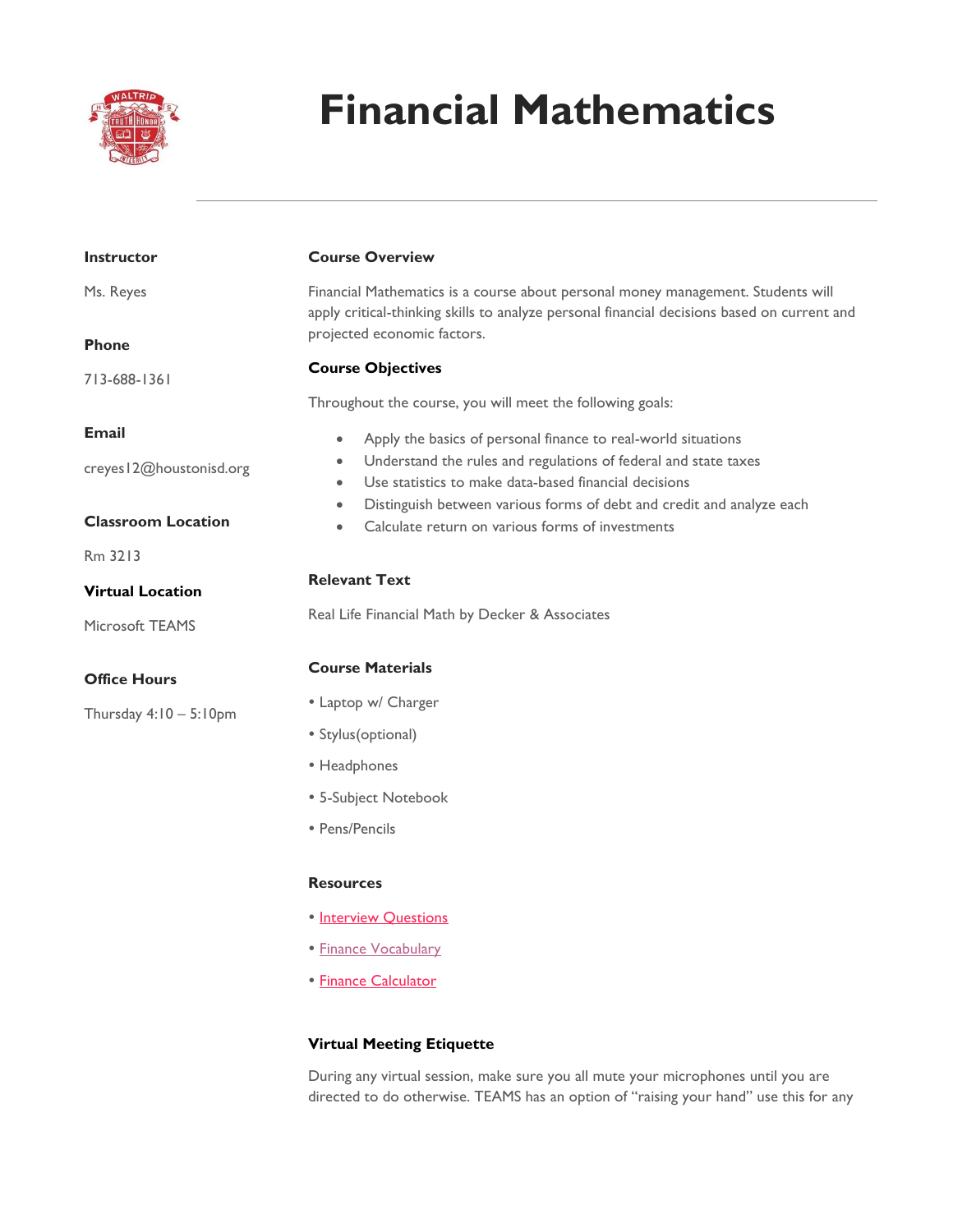questions and wait for the teacher to call on you. Stay on topic, PLEASE do not post irrelevant comments, links, or pictures.

#### **Communication**

I will communicate with you regularly during class time through pre-recorded videos (only when I am out), small group interventions, discussions, email, chat, canvas, and the hub. You will also communicate with classmates via online tools or face to face as you collaborate on tasks. ASK and ANSWER questions during discussions to develop your speaking and listening skills.

# **Grading Policy**

You will be graded on class participation and the work you submit electronically to your teacher. Grading categories are as follows: assignments, projects, participation in class discussions, quizzes/unit tests, and final exam.

#### **Attendance**

Attendance will be taken daily in person.

#### **Late & Make-Up Work**

I will accept late work, with a 10% deduction each day it is late. If you are absent, it is your responsibility to view the calendar in the HUB to see what lesson you missed that day and complete it ASAP.

#### **Additional Information**

If you need additional assistance or tutoring, please schedule a time for intervention. I will host tutorials every Thursday from 4:10 – 5:10 pm by appointment only.

# **Syllabus Acknowledgement**

You will acknowledge the syllabus by submitting a google form that will be given to you on the first day of school.